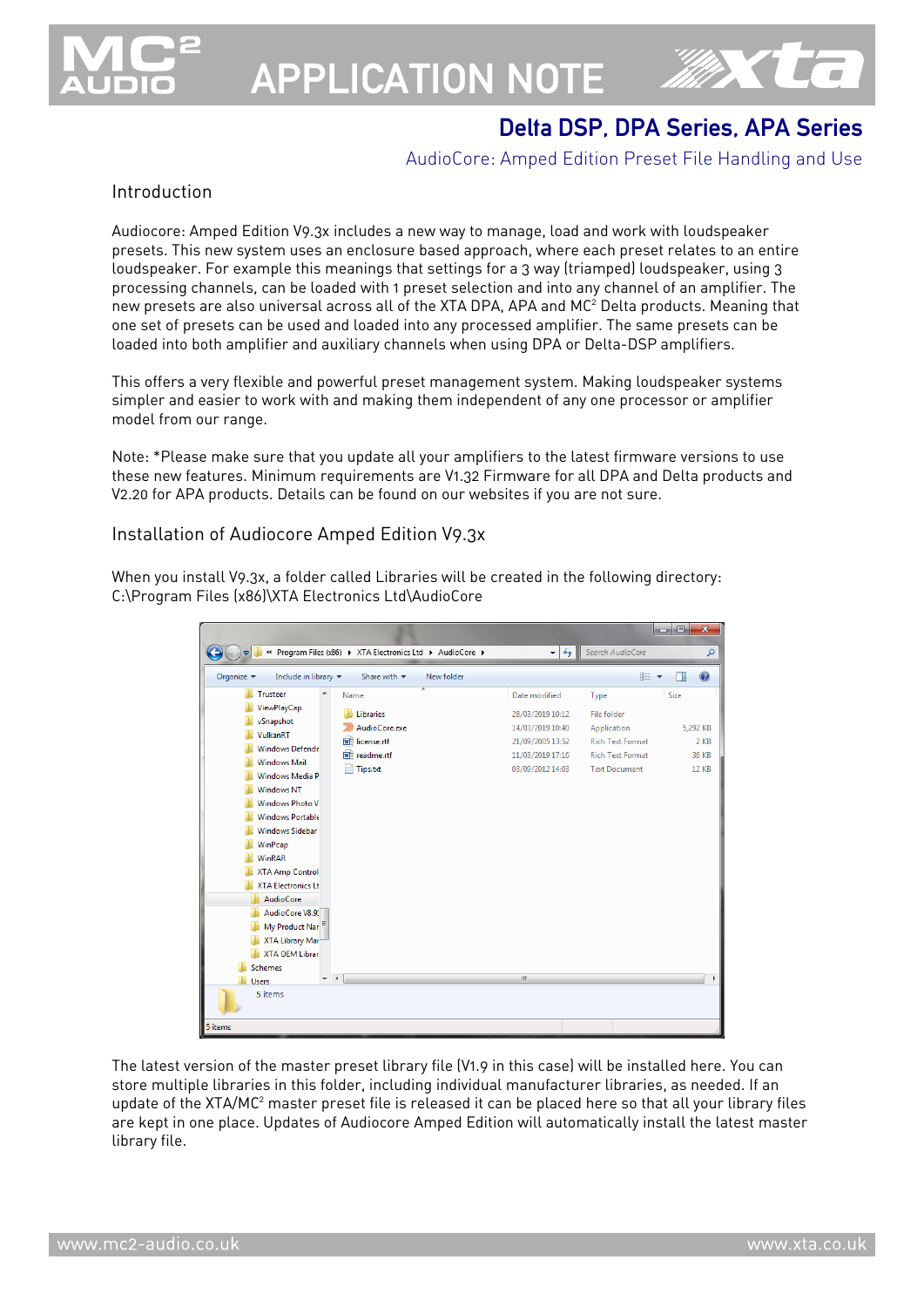## Delta, DPA Series, APA Series AudioCore: Amped Edition Preset File Handling and Use Page 2

#### Accessing Preset Loader

The preset loader system is accessed from the device right click menu, the curser must be over the 'X-over' button of the base channel you would like to load the preset to. It is important to remember that if a preset uses more than 1 processing channel the active settings of adjacent channels will be over written, with no confirmation required.



#### Selecting a Source Directory

As mentioned above when you install V9.31 Libraries folder will be created and the current master library file installed there. If Audiocore is not set the find the default Libraries folder or if you wish to change the source folder you can click 'Change' to select another location.

|                     | Preset File: C:\Users\jasonk.XTA\Audiocore Preset Library V1.9.xtalib2 |                       |            |               | Change                    |                   |
|---------------------|------------------------------------------------------------------------|-----------------------|------------|---------------|---------------------------|-------------------|
|                     | Manufacturer:                                                          | < All Manufacturers > |            |               | ▼                         |                   |
|                     | Categories:                                                            | < All Categories >    |            |               |                           | ▼                 |
| Name                | Chan                                                                   | <b>Bridged</b>        | Official   | Author        | Created                   | Modified          |
| Y18 32dB            | 4                                                                      |                       | No         | Adamson       | 21-06-18 13:53:34         | 22-08-18 08:54:57 |
| Y18 XO 32dB         | 4                                                                      |                       | No         | Adamson       | 21-06-18 13:53:34         | 22-08-18 08:55:10 |
| Y18 T21 32dB        | 4                                                                      |                       | No         | Adamson       | 21-06-18 13:53:34         | 22-08-18 08:55:20 |
| Y18 SPK XO 32dB     | 4                                                                      |                       | No         | Adamson       | 21-06-18 13:53:34         | 22-08-18 08:55:30 |
| Y10K 32dB           | 3                                                                      |                       | <b>No</b>  | Adamson       | 21-06-18 13:53:34         | 22-08-18 08:51:25 |
| Y10 XO 32dB         | 4                                                                      |                       | No         | Adamson       | 21-06-18 13:53:34         | 22-08-18 08:49:54 |
| Y10K T21 32dB       | 4                                                                      |                       | No         | Adamson       | 21-06-18 13:53:34         | 22-08-18 08:50:07 |
| Y10K SPB 5W 32dB    | 4                                                                      |                       | No         | Adamson       | 21-06-18 13:53:34         | 22-08-18 08:50:23 |
| <b>SPK V40 32dB</b> | 3                                                                      |                       | No         | Adamson       | 21-06-18 13:53:34         | 28-08-18 09:58:14 |
| coir con uso podo.  | $\mathbf{A}$                                                           |                       | Mar.<br>m. | A description | <b>DE 06.30.30-FO-04.</b> | 30.00.30.00-F9-F9 |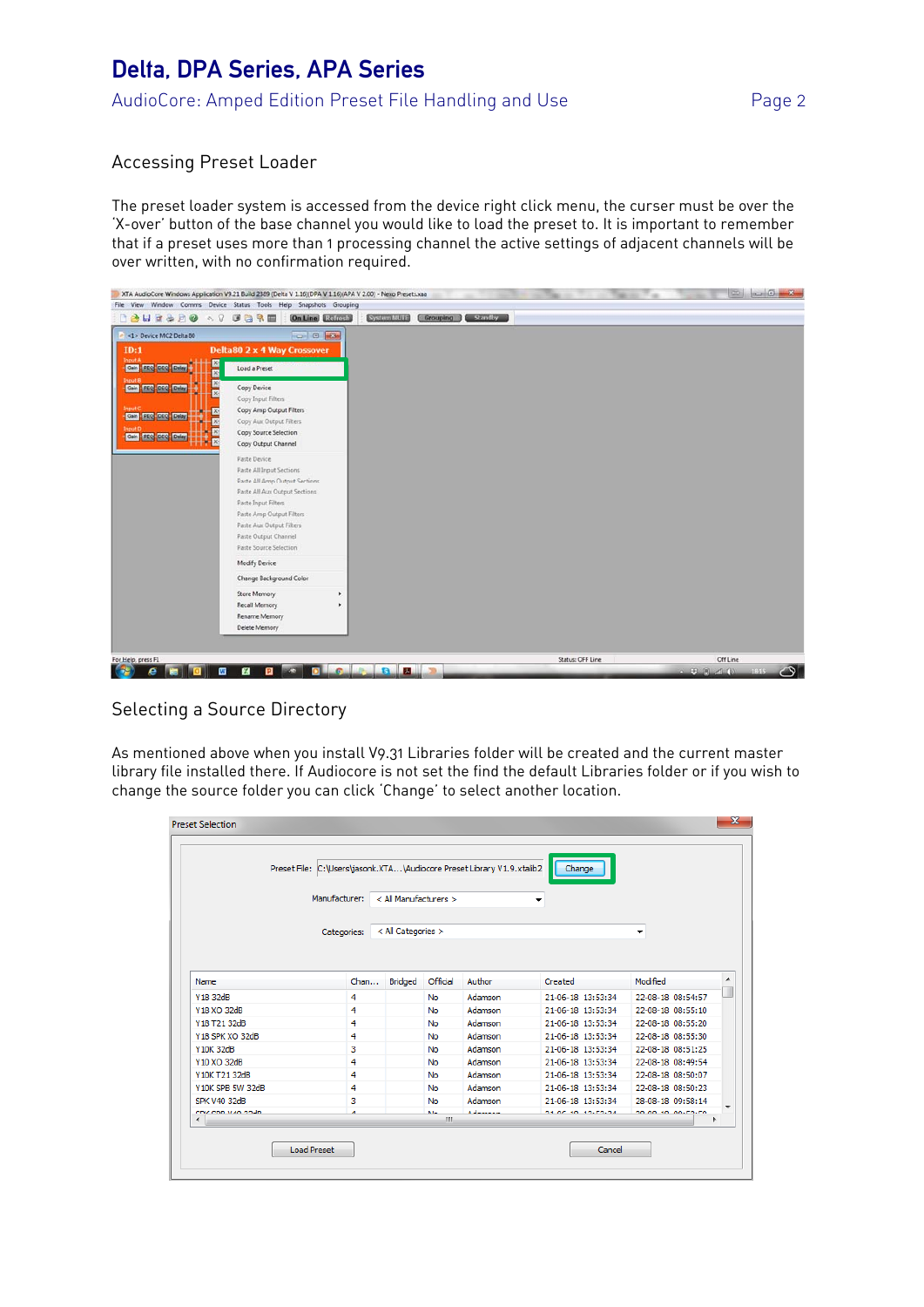# Delta, DPA Series, APA Series

After clicking 'Change' the menu below will appear, this shows the currently selected Directory. This is where Audiocore looks to find preset library files (.xtalib2). You can set this to the Default Directory or select another one by clicking on the buttons shown below. Once you have selected a folder/directory all the preset libraries files available will be shown in the list below.

| File                                  | Description | Compiler   | Created                            | Modified          | Number |  |
|---------------------------------------|-------------|------------|------------------------------------|-------------------|--------|--|
| Audiocore Preset Library  Default Set |             | <b>XTA</b> | 27-03-19 09:28:47                  | 27-03-19 09:35:00 | 1466   |  |
|                                       |             |            |                                    |                   |        |  |
|                                       |             |            |                                    |                   |        |  |
|                                       |             |            |                                    |                   |        |  |
|                                       |             |            |                                    |                   |        |  |
|                                       |             |            |                                    |                   |        |  |
| ∢                                     |             |            | $\left\vert \mathbf{H}\right\vert$ |                   |        |  |

#### Multiple Libraries

If you have multiple preset library files (.xtalib2) in the selected directory you will need to select one by double clicking it in the window (example below).

|                                       |             | C: \Program Files (x86)\XTA Electronics Ltd\AudioCore\Libraries | Select Directory  | Default Directory |        |    |
|---------------------------------------|-------------|-----------------------------------------------------------------|-------------------|-------------------|--------|----|
| File                                  | Description | Compiler                                                        | Created           | Modified          | Number | Ι. |
| Community_Preset_Libra                | Default Set | <b>XTA</b>                                                      | 27-03-19 09:27:35 | 27-03-19 09:27:35 | 206    |    |
| Audiocore Preset Library  Default Set |             | <b>XTA</b>                                                      | 27-03-19 09:28:47 | 27-03-19 09:35:00 | 1466   |    |
| Adamson_Full_Line_V1_3 Default Set    |             | <b>XTA</b>                                                      | 13-03-19 09:12:36 | 13-03-19 09:12:36 | 155    |    |
|                                       |             |                                                                 |                   |                   |        |    |
|                                       |             |                                                                 |                   |                   |        |    |
| ∢                                     |             |                                                                 | m.                |                   |        |    |
|                                       |             |                                                                 |                   |                   |        |    |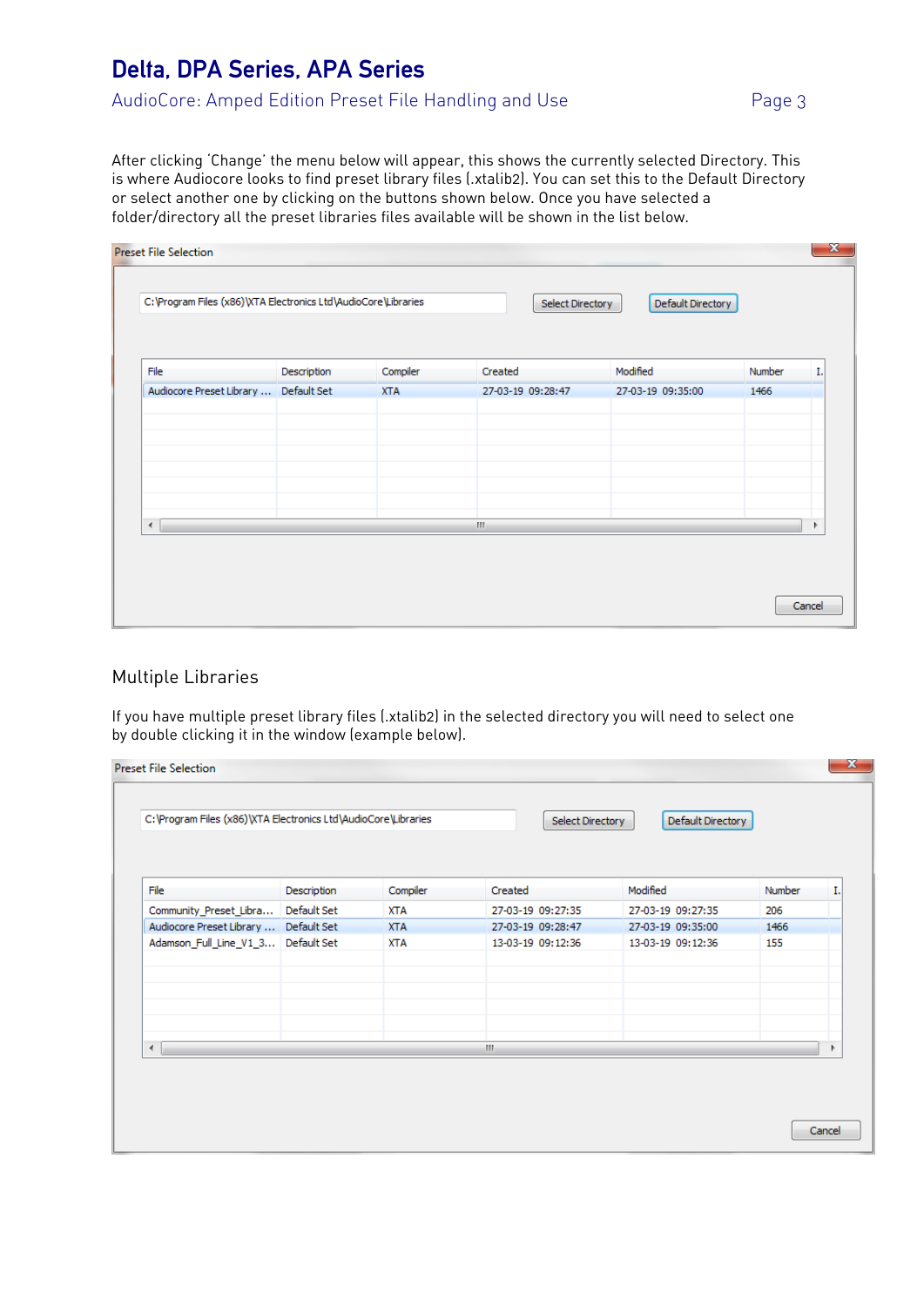### Delta, DPA Series, APA Series AudioCore: Amped Edition Preset File Handling and Use Page 4

#### Preset Loader Menu

Once the library file has been selected the menu below will appear.

|                    | Preset File: C: \Program Files (x8 \Audiocore Preset Library V1.9.xtalib2 |                       |                |                   | Change            |                   |   |
|--------------------|---------------------------------------------------------------------------|-----------------------|----------------|-------------------|-------------------|-------------------|---|
|                    | Manufacturer:                                                             | < All Manufacturers > |                |                   |                   |                   |   |
|                    |                                                                           |                       |                |                   | ▼                 |                   |   |
|                    |                                                                           |                       |                |                   |                   |                   |   |
|                    | Categories:                                                               | < All Categories >    |                |                   |                   | ۰                 |   |
|                    |                                                                           |                       |                |                   |                   |                   |   |
|                    |                                                                           |                       |                |                   |                   |                   |   |
| Name               | Chan                                                                      | <b>Bridged</b>        | Official       | Author            | Created           | Modified          | ▲ |
| Y18 32dB           | 4                                                                         |                       | No             | Adamson           | 21-06-18 13:53:34 | 22-08-18 08:54:57 |   |
| Y18 XO 32dB        | 4                                                                         |                       | No             | Adamson           | 21-06-18 13:53:34 | 22-08-18 08:55:10 |   |
| Y18 T21 32dB       | 4                                                                         |                       | No             | Adamson           | 21-06-18 13:53:34 | 22-08-18 08:55:20 |   |
| Y18 SPK XO 32dB    | 4                                                                         |                       | No             | Adamson           | 21-06-18 13:53:34 | 22-08-18 08:55:30 |   |
| Y10K 32dB          | з                                                                         |                       | No             | Adamson           | 21-06-18 13:53:34 | 22-08-18 08:51:25 |   |
| Y10 XO 32dB        | 4                                                                         |                       | No             | Adamson           | 21-06-18 13:53:34 | 22-08-18 08:49:54 |   |
| Y10K T21 32dB      | 4                                                                         |                       | <b>No</b>      | Adamson           | 21-06-18 13:53:34 | 22-08-18 08:50:07 |   |
| Y10K SPB 5W 32dB   | 4                                                                         |                       | No             | Adamson           | 21-06-18 13:53:34 | 22-08-18 08:50:23 |   |
| SPK V40 32dB       | 3                                                                         |                       | <b>No</b>      | Adamson           | 21-06-18 13:53:34 | 28-08-18 09:58:14 |   |
| CDIZ CDD MAD 22-40 | ×                                                                         |                       | M <sub>L</sub> | المستحدث والمراقة | 53.06.30.35-F5-54 | 30.00.30.00-FS-FG |   |
| ∢                  |                                                                           |                       | m.             |                   |                   |                   |   |

The preset files can be filtered by manufacturer and category (range, model type etc). The individual presets appear in the bottom half of the window. Details about the preset is shown to the right, with information on the number of channels used, bridged channels etc.

Click 'Load Preset' or double click to load.

After loading the preset you can decide if you wish to use the output channel names and the mute state stored in the preset by ticking the boxes in the Preset Load Options menu.

| Ignore Preset Channel Name                                   |
|--------------------------------------------------------------|
| <b>Ignore Preset Mute</b>                                    |
| <b>Grouping Options</b>                                      |
| (@) Remove from Absolute Group and load                      |
| Load and propergate across all members                       |
| C Load and propergate only locked filters across all members |
| Load only locked filters                                     |

NOTE: \*Remember that the channel that you right clicked on will be used as the **base or starting channel**. If you right clicked on channel 3 and the preset uses more than one channel (for example the Adamson Y18 preset shown above) the second channel of the preset will be loaded into channel 4 in this example.